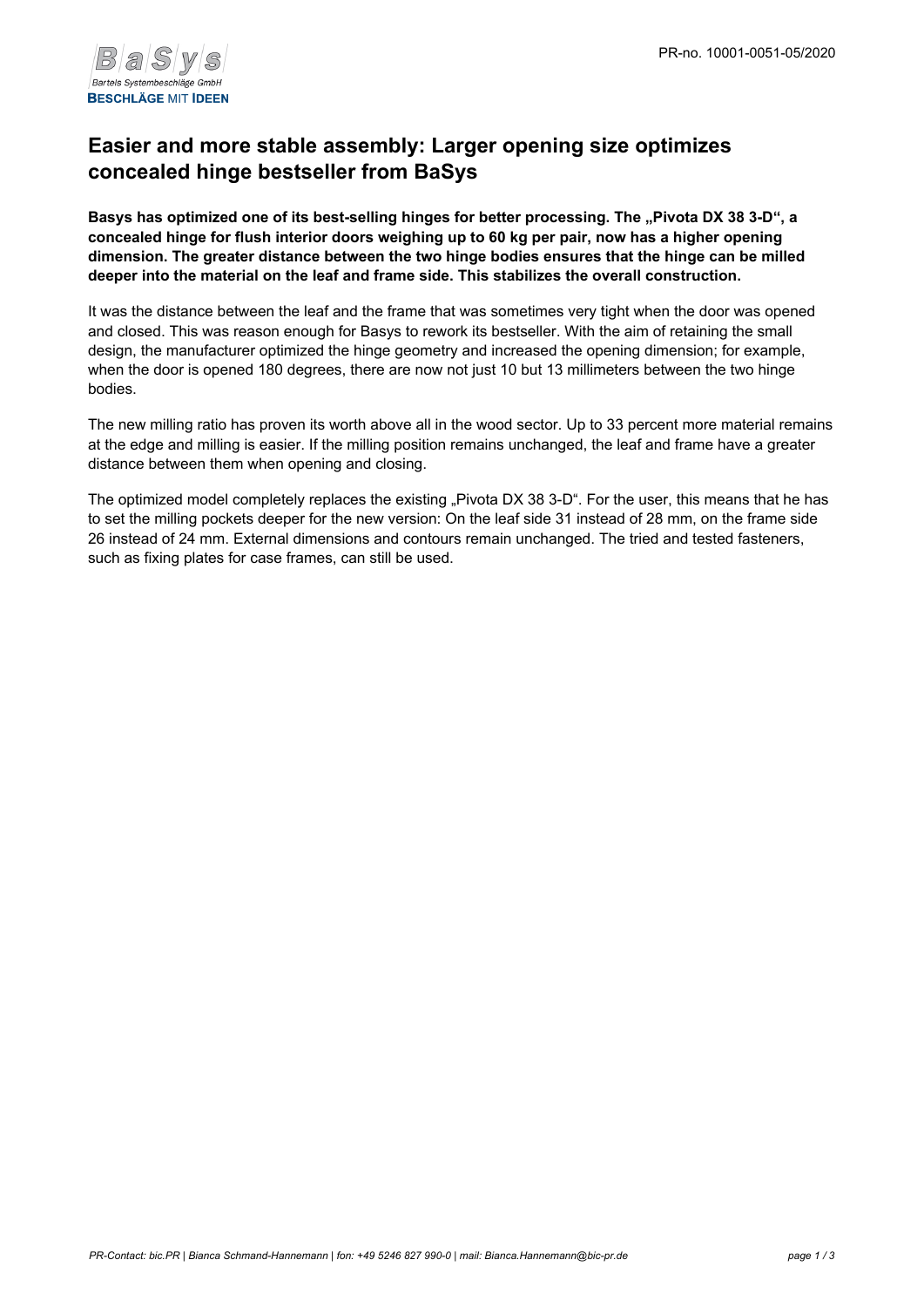

*Caption 1: It was the distance between the leaf and the frame that was sometimes very tight when the door was opened and closed. This was reason why Basys has optimised one of its best-selling concealed hinges, the "Pivota DX 38 3-D", here the old model. Foto: BaSys*